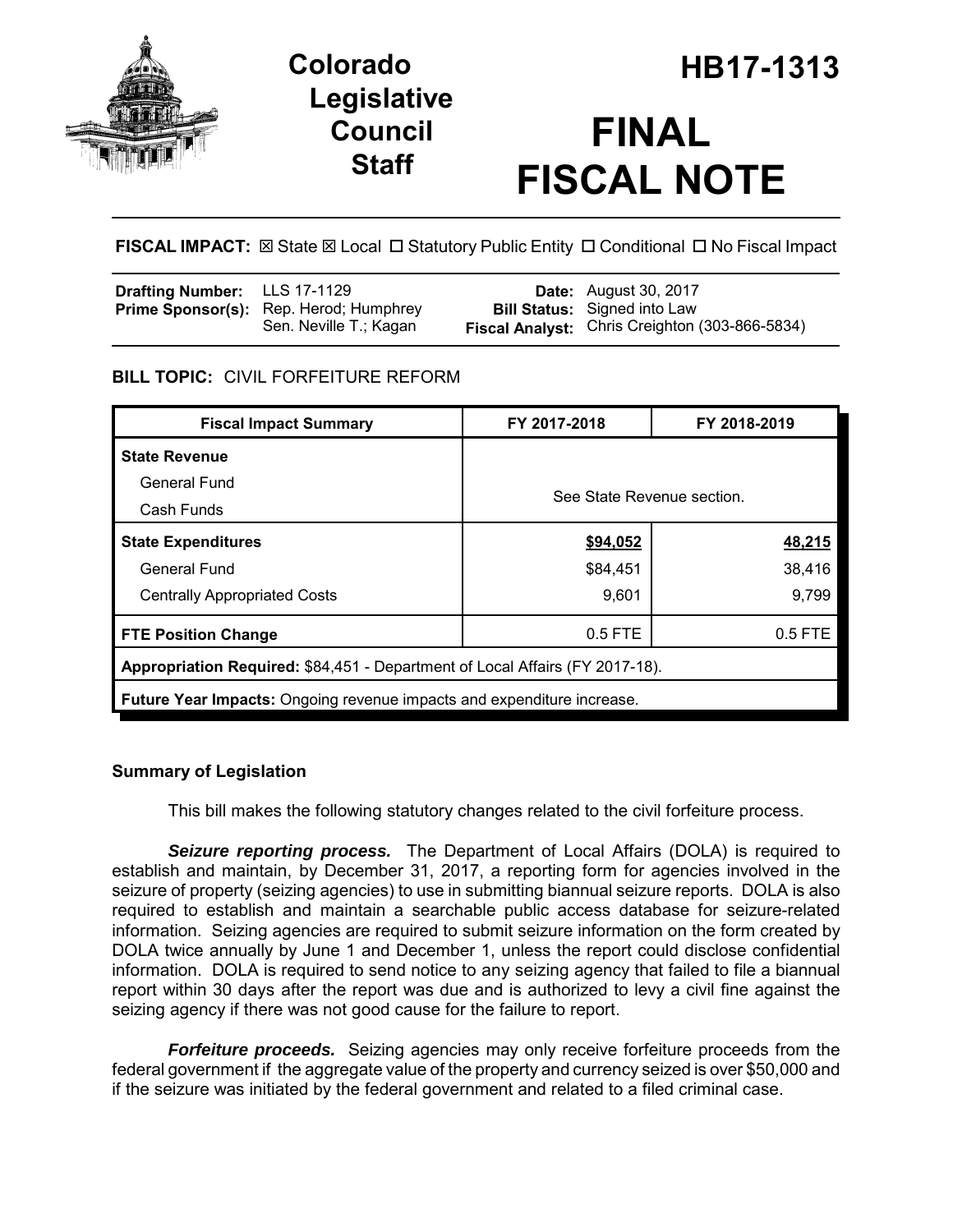Page 2

*Reporting.* DOLA is required to submit a report summarizing seizure and forfeiture activity in the state to the Governor, Attorney General, and General Assembly by December 31, 2019, and each December 31 thereafter. The Department of Human Services is currently required to prepare an annual accounting report of moneys received from the distribution of personal property profits. This requirement expires February 21, 2021.

#### **State Revenue**

This bill is expected to both increase and decrease state revenue as described below.

**Fines.** This bill increases state General Fund revenue by creating a civil fine for any agency that fails to file timely biannual reports without good cause. This analysis assumes a high level of compliance. It is assumed that any revenue generated will be deposited to the General Fund.

*Lost forfeiture revenue.* Under this bill, state agencies can only receive forfeited proceeds from the federal government if the aggregate value is over \$50,000 and if the seizure was initiated by the federal government and related to a filed criminal case. Currently, much of the seizure related work performed by the Colorado State Patrol and the Colorado Bureau of Investigation in the Department of Public Safety (DPS) is done through participation with federal task forces and the Department of Law is a member of the Organized Crime Drug Enforcement Task Force. By establishing the \$50,000 threshold this bill will reduce cash fund revenues in the DPS and the Department of Law from participation with multi-agency task forces. The extent of this decrease is unknown and will depend on state agency seizure activity and the proceeds received from those activities.

#### **State Expenditures**

**This bill increases costs in DOLA by \$94,052 and 0.5 FTE in FY 2017-18 and \$48,415 and 0.5 FTE in FY 2018-19 and future years.** Costs and workload are also impacted in the Judicial Department and the departments of Human Services, Corrections, Law, Natural Resources, Public Safety, and Revenue. These impacts are shown in Table 1, and discussed below.

| Table 1. Expenditures Under HB17-1313       |            |            |  |  |  |  |
|---------------------------------------------|------------|------------|--|--|--|--|
| <b>Cost Components</b>                      | FY 2017-18 | FY 2018-19 |  |  |  |  |
| <b>Personal Services</b>                    | \$24,814   | \$26,971   |  |  |  |  |
| <b>FTE</b>                                  | $0.5$ FTE  | 0.5 FTE    |  |  |  |  |
| Operating Expenses and Capital Outlay Costs | 5,178      | 475        |  |  |  |  |
| <b>Printing and Postage</b>                 | 4,500      | 3,000      |  |  |  |  |
| <b>Legal Services</b>                       | 4,753      | 1,426      |  |  |  |  |
| <b>Computer Programming</b>                 | 44,486     | 5,824      |  |  |  |  |
| <b>Vehicle Mileage</b>                      | 720        | 720        |  |  |  |  |
| Centrally Appropriated Costs*               | 9,601      | 9,799      |  |  |  |  |
| <b>TOTAL</b>                                | \$94,052   | \$48,215   |  |  |  |  |

*\* Centrally appropriated costs are not included in the bill's appropriation.*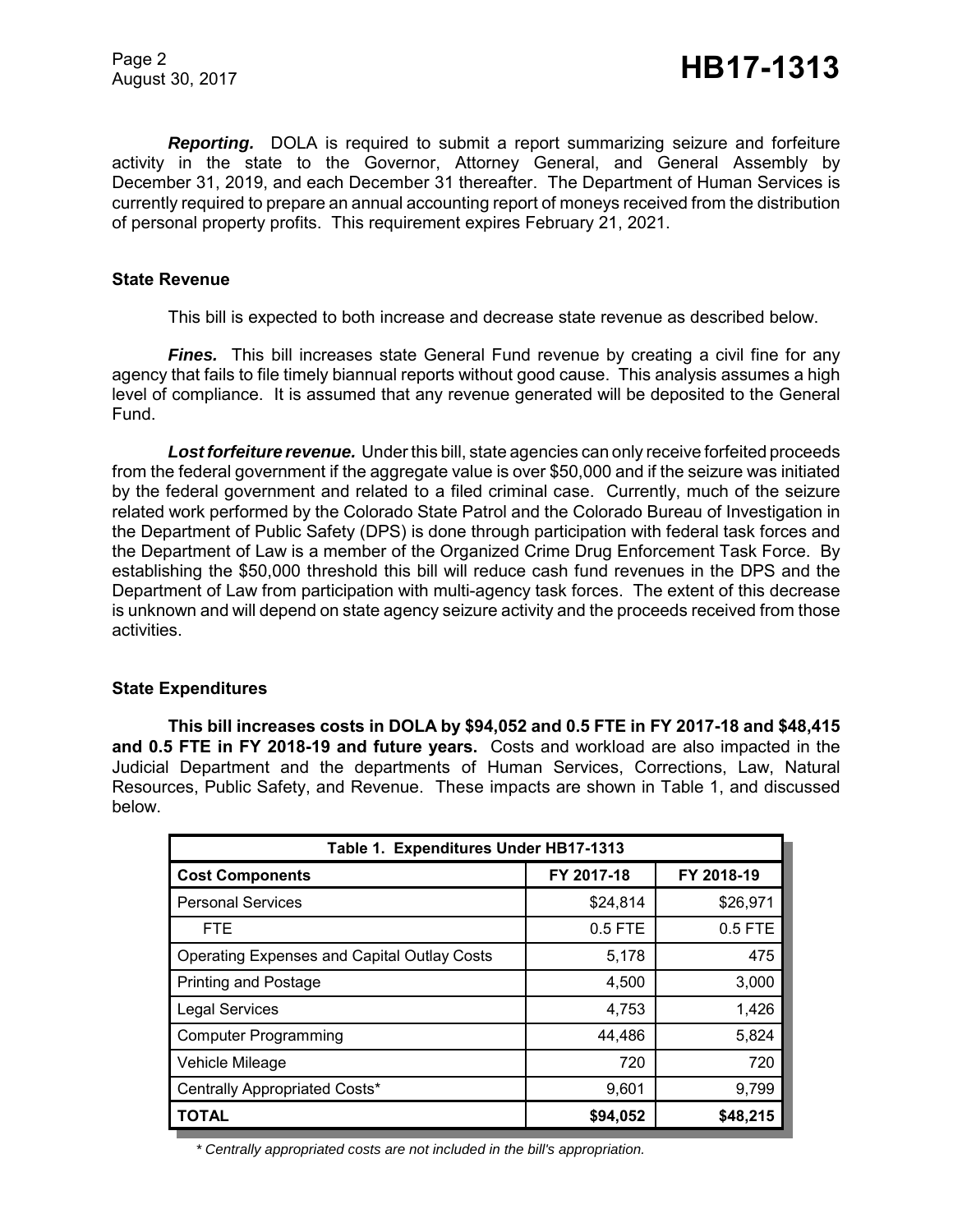Page 3

*Department of Local Affairs.* To implement this bill, 0.5 FTE of a program coordinator is needed. In FY 2017-18, 960 hours of staff time is needed to implement the program, create the reporting form and searchable database, provide outreach and technical assistance to seizing agencies, and process one report submitted by seizing agencies. In FY 2018-19 and beyond, 1,040 hours of staff time is needed to process two biannual report submissions, perform outreach, and complete annual reports. Expenditures also increase for printing and postage for sending notices by certified mail to seizing agencies that fail to report, legal services associated with the levying of civil fines and collection of outstanding penalties, and computer programming. Computer programming expenditures are based off 403 hours of programming time to create the seizure form and establish a searchable public access database in FY 2017-18 and 52 hours to upgrade and maintain the system in FY 2018-19. The Office of Information Technology will complete the computer programing work using funds reappropriated from DOLA. Should additional appropriations be needed to implement this bill, they will be requested by DOLA through the annual budget process.

*Judicial Department.* By allowing DOLA to levy civil fines and to pursue legal action to enforce civil fines, this bill increases trial court workload in the Judicial Department. This impact is expected to be minimal and will not require a change in appropriations to the Judicial Department.

*Other state agencies.* This bill impacts other state agencies that participate in seizure activities. This includes the departments of Corrections, Law, Natural Resources, Public Safety, and Revenue. Workload for these agencies is increased to track seizure activity and report on the receipt of and use of forfeited proceeds. Costs are potentially increased to pay any fines assessed for not reporting in a timely manner. A high level of compliance is expected, therefore, it is assumed these impacts can be addressed within existing appropriations. Should additional appropriations be needed by any of these agencies, the fiscal note assumes they will be requested through the annual budget process.

*Centrally appropriated costs.* Pursuant to a Joint Budget Committee policy, certain costs associated with this bill are addressed through the annual budget process and centrally appropriated in the Long Bill or supplemental appropriations bills, rather than in this bill. The centrally appropriated costs subject to this policy are estimated in the fiscal note for informational purposes and summarized in Table 2.

| Table 2. Centrally Appropriated Costs Under HB17-1313                |            |            |  |  |  |
|----------------------------------------------------------------------|------------|------------|--|--|--|
| <b>Cost Components</b>                                               | FY 2017-18 | FY 2018-19 |  |  |  |
| Employee Insurance (Health, Life, Dental, and Short-term Disability) | \$4,378    | \$4,382    |  |  |  |
| Supplemental Employee Retirement Payments                            | 2,223      | 2,417      |  |  |  |
| <b>Leased Space</b>                                                  | 3,000      | 3,000      |  |  |  |
| <b>TOTAL</b>                                                         | \$9,601    | \$9,799    |  |  |  |

#### **Local Government Impact**

This bill impacts local government seizing agencies, including law enforcement agencies and district attorneys, in the several ways. First, similar to the state, revenue from seizures with an aggregate value of less than \$50,000 or from seizures not initiated by the federal government and related to a filed criminal case will be reduced. Second, workload and costs are increased to track seizure activity and report biannually on the receipt of and use of forfeited proceeds. Lastly,